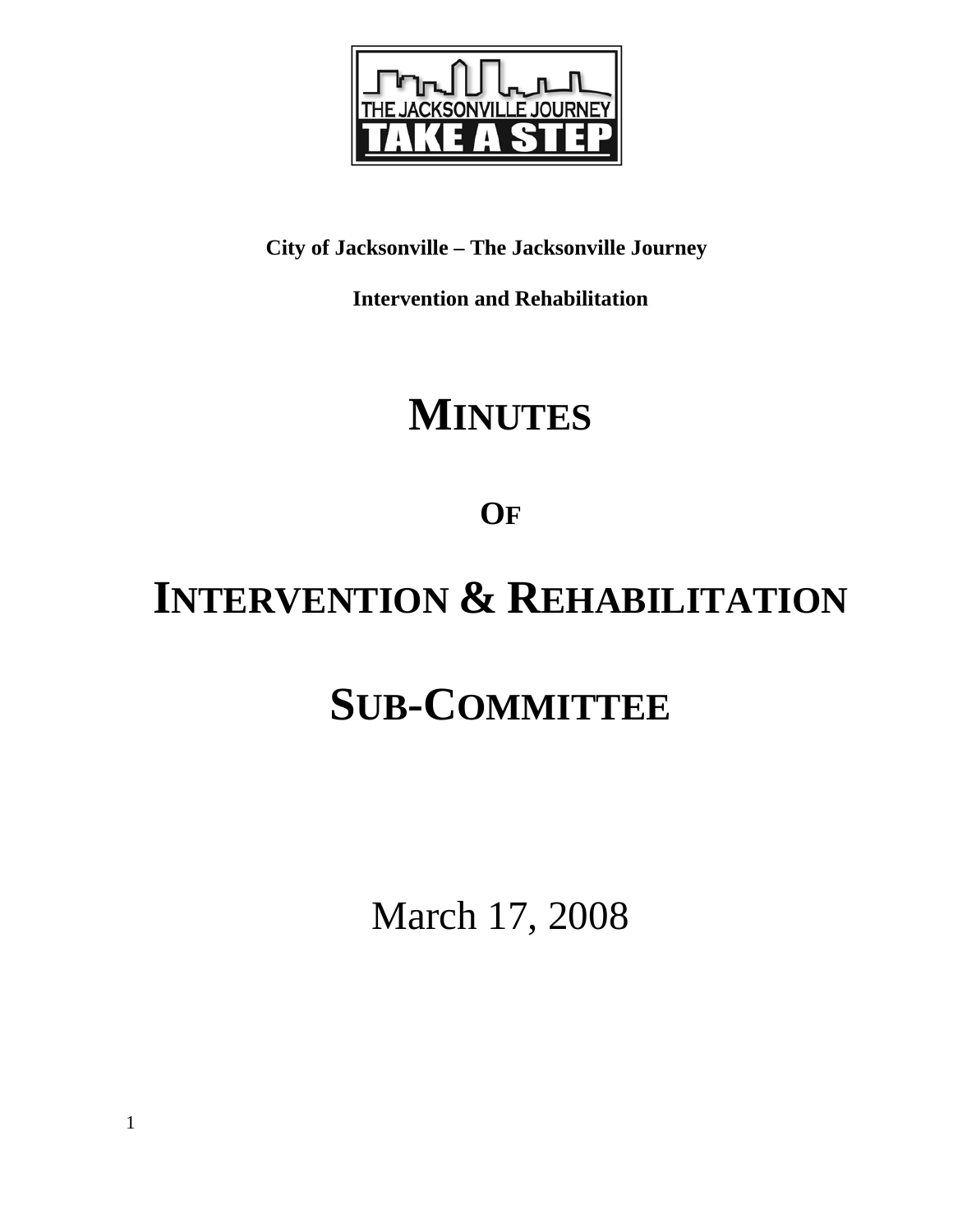## **The Jacksonville Journey – Intervention & Rehabilitation**

# **Sub-Committee**

**March 17, 2008** 

#### **2:30 p.m.**

**PROCEEDINGS before the Jacksonville Journey – Intervention & Rehabilitation Sub-Committee taken on Monday, March 17, 2008, Edward Ball Building, 8th Floor – 214 N. Hogan Street, Jacksonville, Duval County, Florida commencing at approximately 2:30 p.m.** 

**Intervention & Rehabilitation Sub-Committee** 

**John Coxwell, Chair Ron Autrey, Member Bob Baldwin, Member Gordon Bass, Jr., Member Karen Bowling, Member Lad Daniels, Member Latroy Daniels, Member Ron Foster, Jr., Member Reginald Gaffney, Member Kevin Gay, Member Michael Hallett, Member Elder Harris, Member Wyllie Hodges, Member Joseph Hutchinson, Member Cal Jackson, Member Sharon Kirkland, Member Ray Reid, Member David Stevens, Member William Sulzbacher, Member Angelia Turner, Member Sherron Watson, Member**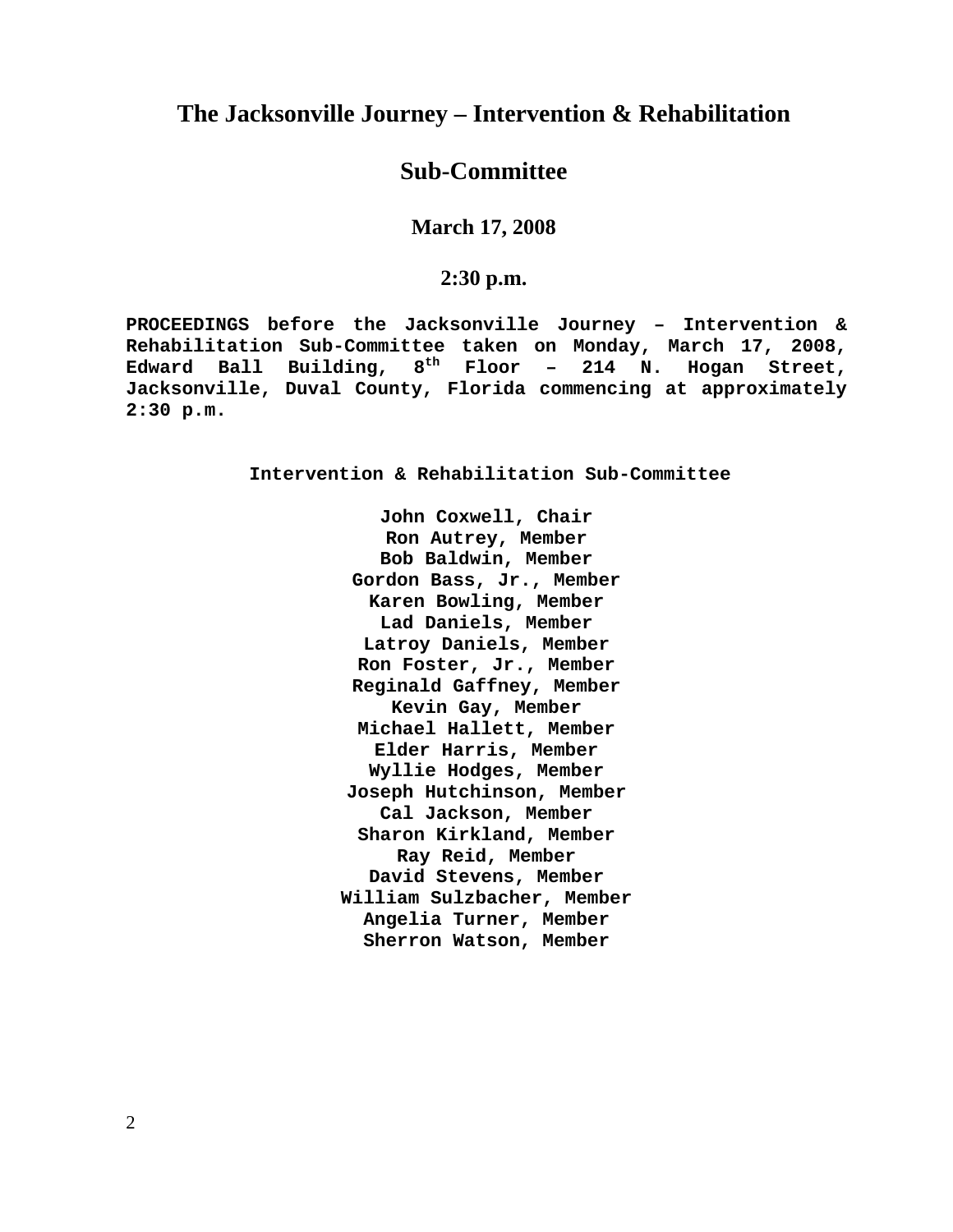#### **APPEARANCES**

#### **COMMITTEE CHAIRS & MEMBERS:**

JOHN COXWELL, Chair RON AUTREY, Member GORDON BASS, JR., Member KAREN BOWLING, Member REGINALD GAFFNEY, Member WYLLIE HODGES, Member SHARON KIRKLAND, Member DAVID STEVENS, Member WILLIAM SULZBACHER, Member ANGELIA TURNER, Member SHERRON WATSON, Member

#### **ABSENTEE MEMBERS:**

BOB BALDWIN, Member LAD DANIELS, Member LATROY DANIELS, Member RON FOSTER, JR., Member KEVIN GAY, Member MICHAEL HALLETT, Member ELDER HARRIS, Member JOSEPH HUTCHINSON, Member CAL JACKSON, Member RAYMOND REID, Member

#### **STAFF:**

KERRI STEWART GINNY WALTHOUR SHAWN JEROR

#### **OTHERS PRESENT:**

PAIGE FRENCH, HERE'S LIFE INNER CITY MICHAEL HAILE, COMMUNITY IN SCHOOLS W. EARL KITCHINGS, CEO, SPORTIVATION BEVERLY MCCLAIN NATHANIEL TOLER, CWC EDMOND WILLIAMS, HERE'S LIFE INNER CITY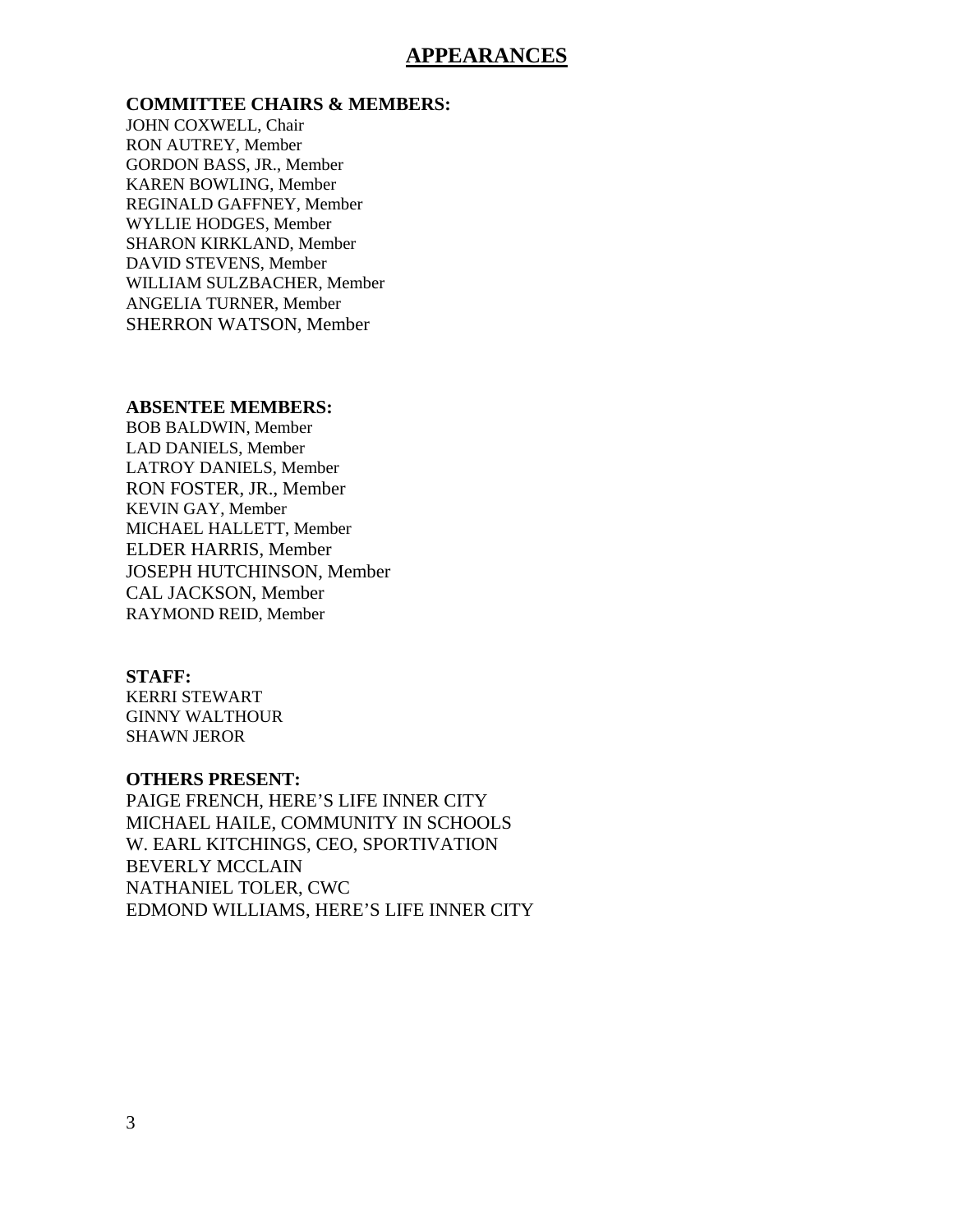#### **PROCEEDINGS**

March 17, 2008

Intervention and Rehabilitation Sub-Committee 2:30 p.m. **Call to Order and Comments.** Chairman Coxwell called the meeting to order at approximately 2:35 p.m.

**Purpose of Meeting.** Discuss the Mayor's crime initiative – The Jacksonville Journey – Take a Step – Intervention and Rehabilitation Sub-Committee.

Chairman Coxwell presented motion to approve the minutes from the last meeting. Motion was approved and carried.

Chairman Coxwell introduced the first presenter of the day. Paige French with Here's Life Inner City. Her presentation focused on one program offered by her organization called S.A.Y. Yes!. This program is designed for children ages 5 – 13, is available five days a week for three hours a day after school. Currently the program is available in Clay County and Nassau County.

Q. What would need to be done to bring your program to Duval County? We would need space to house the program along with partnerships with the YMCA, community churches, and community centers.

Q. What is the difference between this program and mentoring programs? This is an after school program where there are usually five children with one adult as opposed to one-on-one.

Paige then introduced her colleague, Edmond Williams, to present another program offered through Here's Life Inner City called WorkNet. This program provides job training through churches and

4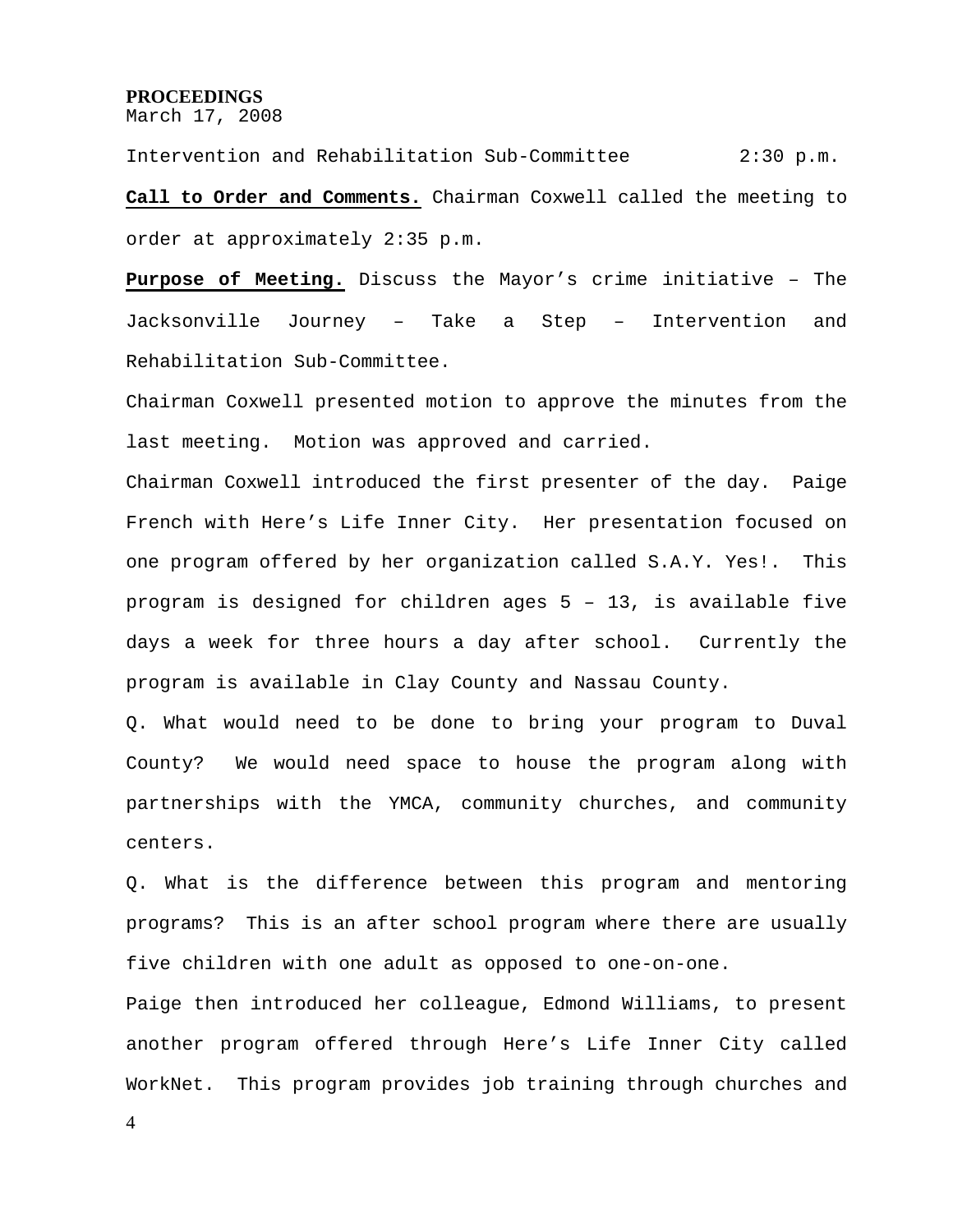community centers for the chronically unemployed, inmates, and high school dropouts.

Q. Can your program be offered anywhere, for example a housing project community? Yes, but there are two modules. One module is a 36 hour program that is usually offered in weekly sessions over a six to eight week period.

Q. Is there a component in your program that targets teenagers and young adults? Yes.

Q. About how many people participate in your programs annually? I would say about 100 to 150.

Q. How many can you help? That really depends on the number of partners that we have to provide our programs.

Q. For this program, how long have you been offering it in the prison system? About 18 to 24 months.

Q. What avenues do you use to entice people to participate in your programs? Churches, organizations, MAD Dads.

Upon completion of the presentation and question/answer session, Chairman Coxwell thanked the presenters.

The next item on the agenda was an overview of the sub-committee workgroups' progress. The first workgroup, presented by William Sulzbacher, was Juvenile Intervention Strategies. Minutes from their meeting March 7, 2008 were included in the handouts. Minutes from their March 14, 2008 meeting are forthcoming. One program be evaluated by this workgroup is mentoring. He asked Michael Haile with Community in Schools to approach the podium to speak to the sub-committee about their mentoring program and mentoring goals.

5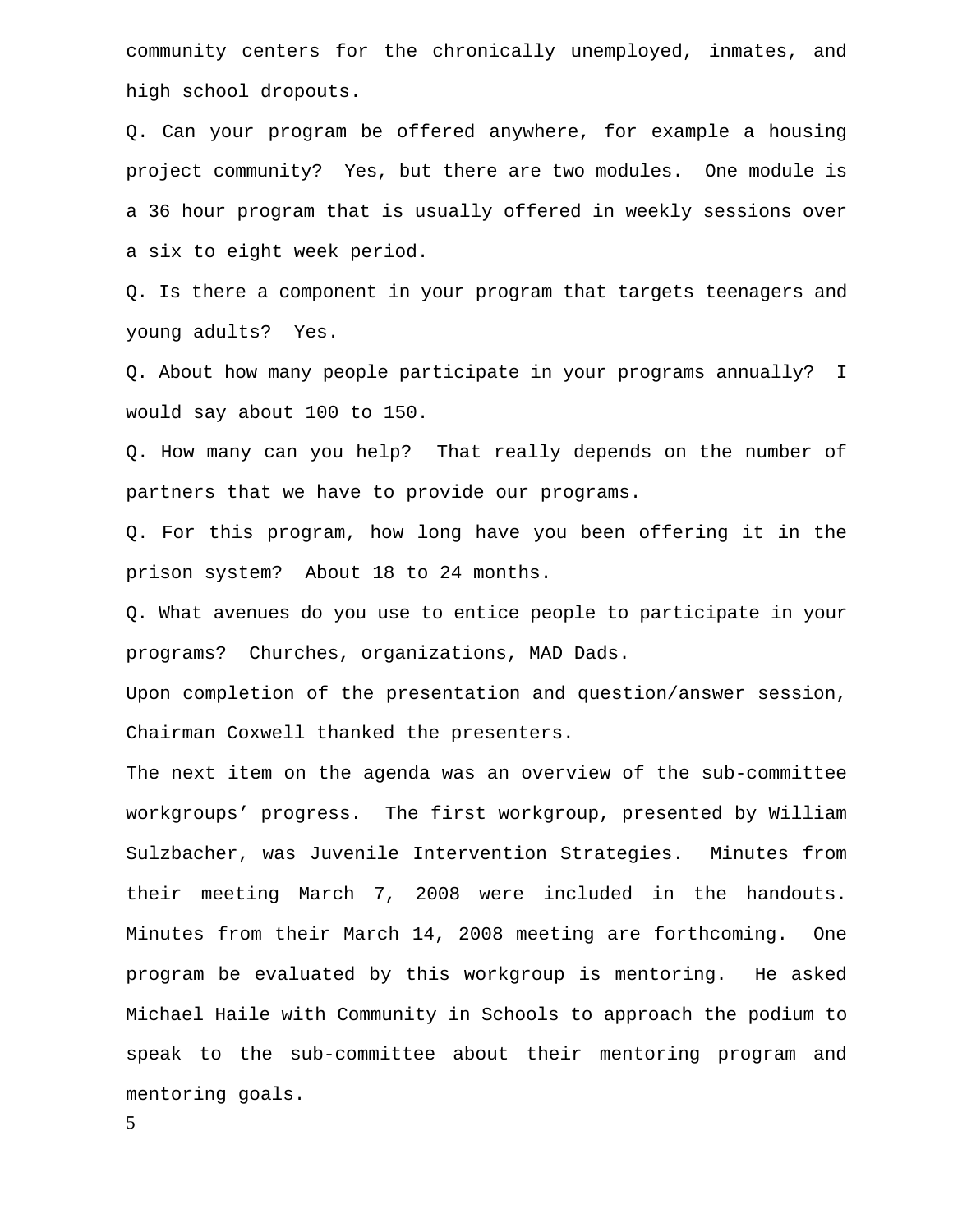Michael Haile stated that his organization has identified 40,000 youth in need of mentors. They are making strides to increase the number of mentors available. Currently there are approximately 2,500 mentors. The goal is to increase that number to 20,000 by the year 2010. The schools system cannot handle that number of mentors during school hours (inner school mentors), so there would have to be after-school programs established.

Q. Do you know what your funding needs are? Not at this stage. We want to work with the sub-committee to find solutions to this need.

Q. How do you anticipate recruiting 20,000 mentors by 2010? That is part of the issue that we have not identified.

Q. Does your mentoring program target at-risk children? Yes. These children are currently on the free or reduced lunch program. Mr. Sulzbacher thanked Mr. Haile for his presentation and went forward to discuss Friday's workgroup meeting at the Clanzell Brown Community Center.

The Adult Re-Entry Strategies workgroup has scheduled a meeting for Tuesday, March 18, 2008 at 10:00 a.m. to discuss their proposals. Presentations for the workgroup meeting are to include Here's Life Inner City and DAWN and Youthbuild. Kevin Gay (absent) included a report in the handouts for review.

Mr. Sulzbacher pointed out an additional handout that provides information on the Annie E. Casey foundation. He asked that law enforcement sub-committee members review the information and provide feedback.

6 Chairman Coxwell reminded sub-committee members that the end of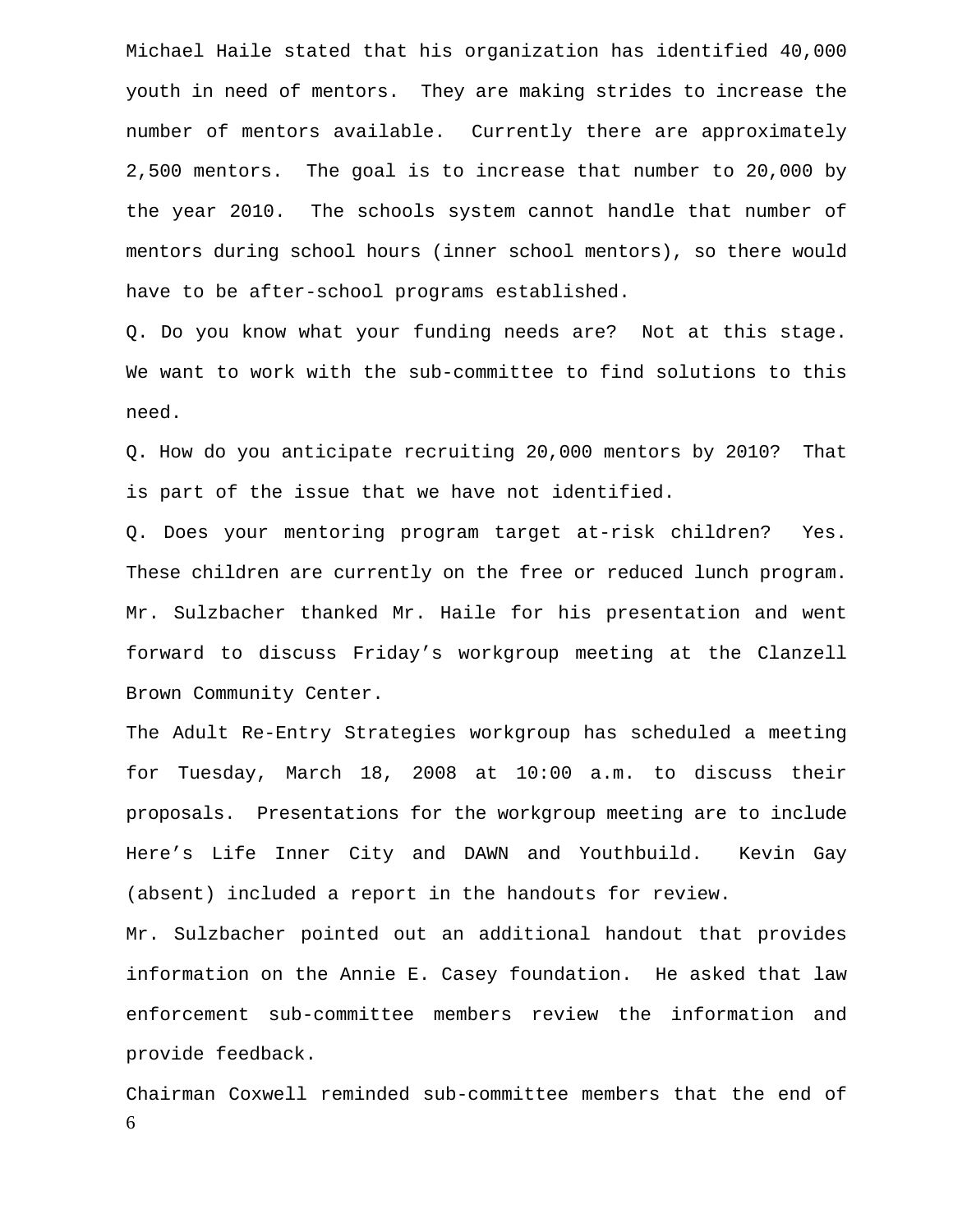the assignments was coming soon and all workgroups needed to submit their recommendations with funding estimates by the meeting on March 31, 2008.

Sherron Watson spoke up to thank the Juvenile Intervention Strategies workgroup for meeting at the Clanzell Brown Community Center on Friday, but she complained that there was short notice for the meeting and more community members would have attended had there been more notice. She was also disappointed that it was not a full sub-committee meeting and still want to see the full subcommittee meet at that site.

David Stevens also spoke up to oppose Michael Hallett's recommendation to remove JSO officers from the PAL program. He stated that by JSO being actively involved with the children in the program it gives the children a positive police experience. Chief Stevens made a motion for the sub-committee to support JSO to continue to operate the PAL program. The motion was carried and approved.

#### **2. Public Comment**

Nathaniel Toler requested to speak to the sub-committee about the stigma and barriers that people face with a criminal background. He has found that the State of Florida in particular was discriminating against individuals with criminal backgrounds – both violent and non-violent. Changes he would like to see are: Applications regarding criminal history only allowed if they relate to the position, a re-entry court similar to drug court, and an update to the discrimination laws.

7